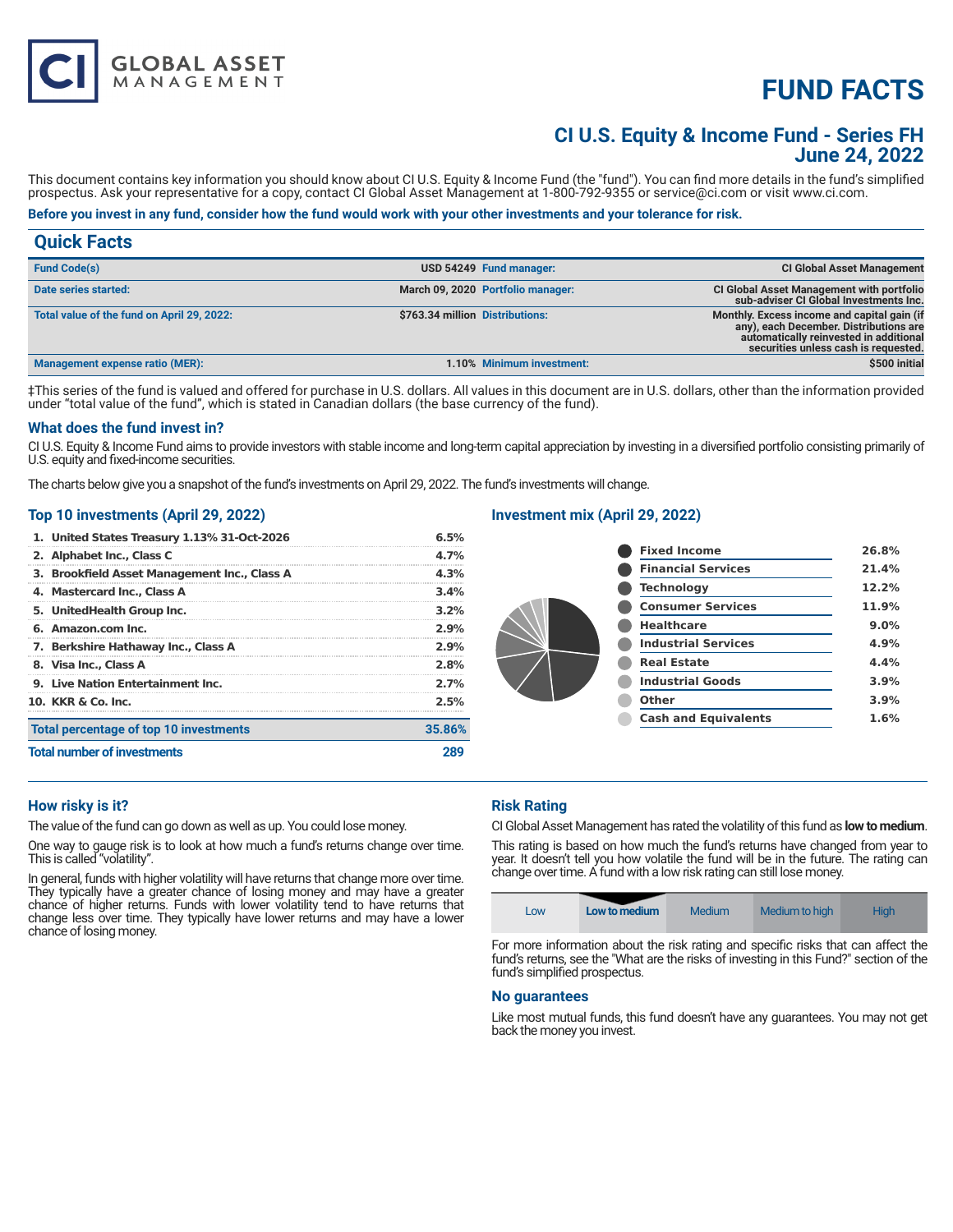# **CI U.S. Equity & Income Fund - Series FH**

### **How has the fund performed?**

This section tells you how Series FH securities of the fund have performed over the past 1 calendar year(s). Returns are after expenses have been deducted. These expenses reduce the fund's returns.

#### **Year-by-year returns**

This chart shows how Series FH securities of the fund performed in the past 1 calendar year(s). This fund series has not dropped in value in the last 1 calendar year(s). The range of returns and change from year to year can help you assess how risky the fund has been in the past. It does not tell you how the fund will perform in the future.



#### **Best and worst 3-month returns**

This table shows the best and worst returns for Series FH securities of the fund in a 3-month period over the past 1 calendar year(s). The best and worst 3-month returns could be higher or lower in the future. Consider how much of a loss you could afford to take in a short period of time.

|                    | <b>Return</b> | 3 months ending   | If you invested \$1,000 at the beginning of the period |
|--------------------|---------------|-------------------|--------------------------------------------------------|
| <b>Best return</b> | $8.3\%$       | April 30, 2021    | Your investment would rise to \$1,083                  |
| Worst return       | $-0.6%$       | November 30, 2021 | Your investment would drop to \$994                    |

## **Average return**

As at April 29, 2022, a person who invested \$1,000 in Series FH securities of the fund since inception has \$1,136. This works out to an annual compounded rate of return of 6.1%.

# **Who is this fund for?**

#### **This fund may be suitable for you if you:**

- are willing to accept a low to medium degree of risk
- are seeking a regular source of income and the potential for long-term capital appreciation
- are seeking to add U.S. exposure to your investment portfolio; and<br>• are planning to hold your investment for the medium to long term
- are planning to hold your investment for the medium to long term

# **A word about tax**

In general, you'll have to pay income tax on any money you make on a fund. How much you pay depends on the tax laws where you live and whether or not you hold the fund in a registered plan such as a Registered Retirement Savings Plan, or a Tax-Free Savings Account. Keep in mind that if you hold your fund in a non-registered account, fund distributions are included in your taxable income, whether you get them in cash or have them reinvested.